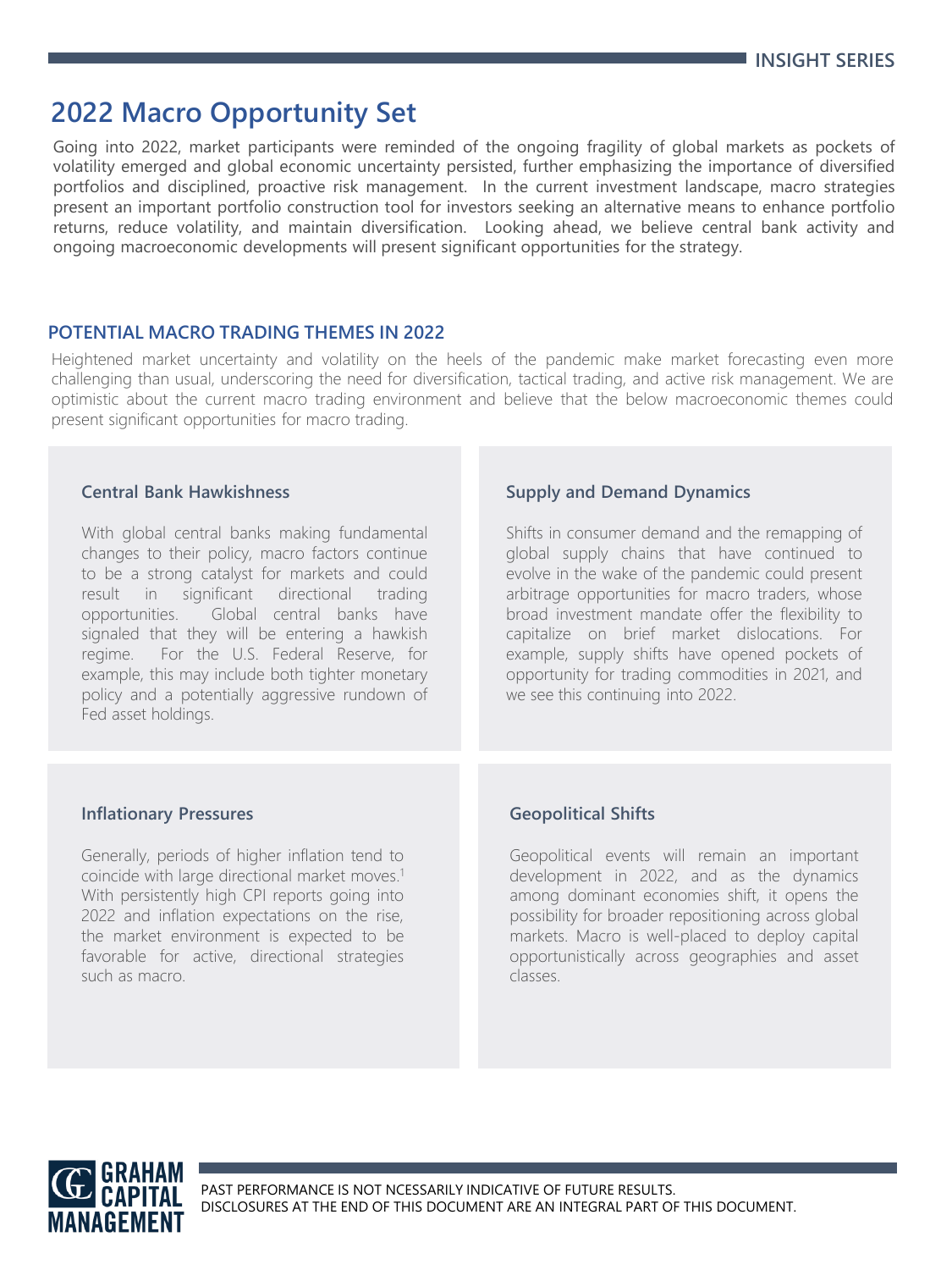# **THE CURRENT INVESTMENT LANDSCAPE**

From a portfolio construction standpoint, heightened market uncertainty, low yields, and rising inflation point to an increased need for alternatives that offer both diversification to equities and bonds as well as positive returns.

# **Diminishing Return Potential of Bonds,**

**Record Equity Valuations** Jan-90 to Dec-21



The continuation of an equity rally is marked with uncertainty as the global pandemic, supply chain issues, inflation, and tightened monetary policy are key downside risks in 2022. Meanwhile, with government bond yields at historic lows, the return potential of bonds has diminished.

### **Rising Inflation Expectations: 5yr, 5yr Forward Inflation Expectation Rate** Feb-20 to Dec-21



With inflation expectations on the rise, the value of holding bonds inevitably depreciates. Further, the combination of elevated inflation and a hawkish Fed presents a significant risk to stock/bond portfolios in terms of both asset valuation and positive stock/bond correlation, as discussed in Macro-Economic Drivers of the [Bond-Stock](https://www.grahamcapital.com/assets/ResearchPapers/Macro-Economic%20Drivers%20of%20the%20Bond-Stock%20Correlation_August%202021.pdf) Correlation.

#### **Yields and Bond Returns over the Next 10 Years** Since Bloomberg US Aggregate Index Inception, Jan-76 to Dec-21



Historically there has been a nearly one-to-one relationship between the starting bond yield and bond returns in the subsequent 10 years. In the current low rate [environment,](https://www.grahamcapital.com/assets/InsightSeries/Bond%20Returns%20Looking%20Back%20to%20the%20Future.pdf) this suggests that the future return potential of bonds is low, as discussed further in Bond Returns: Looking Back to the Future.

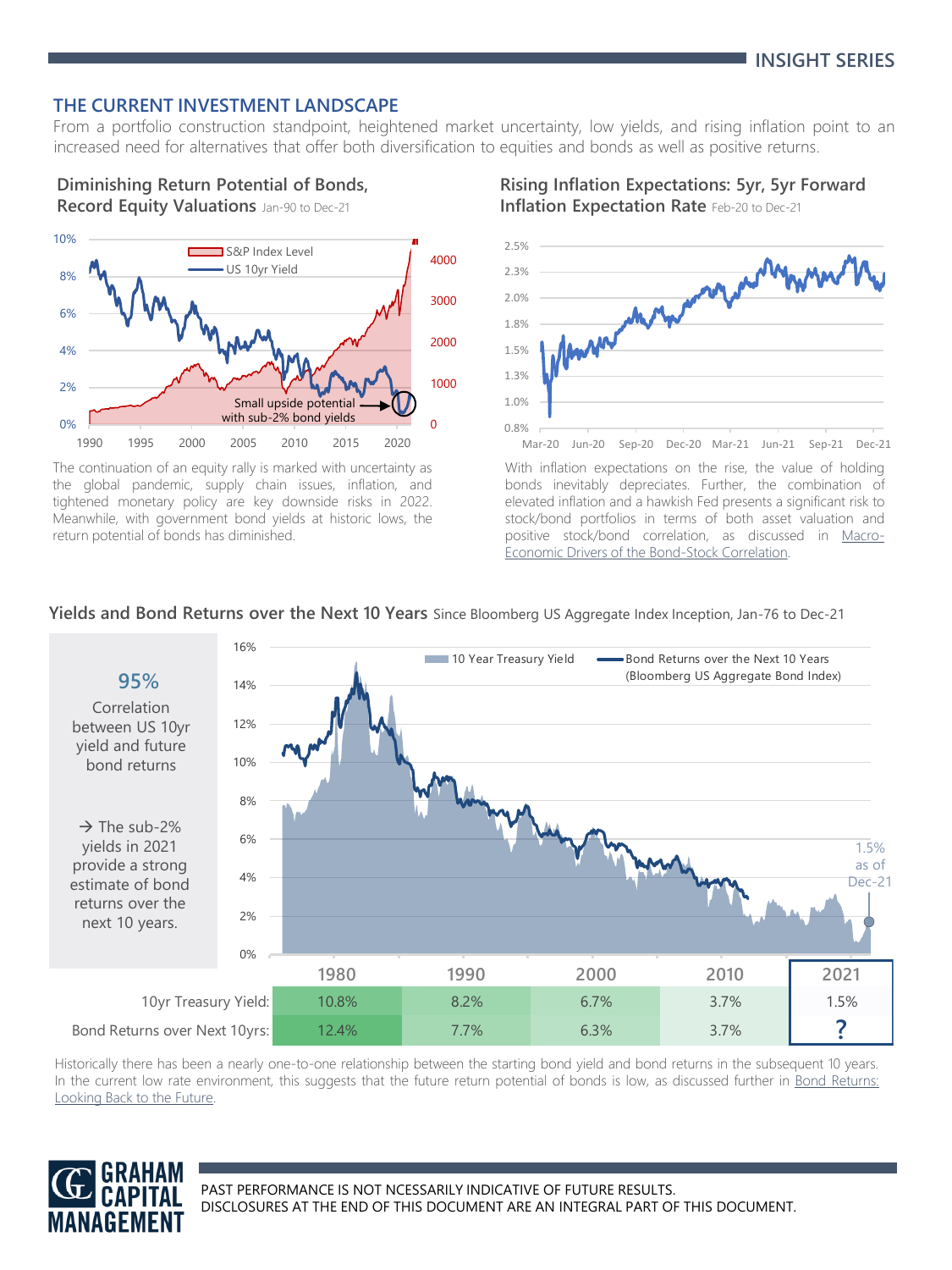#### **THE SEARCH FOR DIVERSIFICATION**

With little yield and less scope perhaps for price appreciation, investors today may hold onto bonds for low-cost protection during crisis periods rather than for an impactful return. However, as discussed in [Macro-Economic](https://www.grahamcapital.com/assets/ResearchPapers/Macro-Economic%20Drivers%20of%20the%20Bond-Stock%20Correlation_August%202021.pdf) Drivers of the Bond-Stock Correlation, it is far from certain that negative stock-bond correlations will carry forward. From an asset allocation perspective, investors reevaluating the role of fixed income should consider allocations to alternative strategies that, ideally, have positive long-term return potential and diversifying characteristics during difficult equity environments.

## **Bond Diversification Not Guaranteed: Long-Term Stock/Bond Correlations**



1920 1930 1940 1950 1960 1970 1980 1990 2000 2010 2020

#### **Periods of High Correlations Across Markets: Market Correlation Heat Map** as of 6/30/2021



In 2021, there were periods of elevated correlations across a wide array of markets. Diversifying strategies with the ability to go long and short can help offset this risk concentration.

# **THE ROLE OF MACRO**

Macro strategies can profit across a variety of market environments due to their ability to go long and short a diverse, generally liquid market universe and flexibility in trading evolving market themes. This results in low correlation to stocks and bonds over the long-term and the potential for positive returns. However, returns may be more modest in isolation and are meant to complement – rather than compete with – traditional assets such as equities. Ultimately, these strategies can have more muted returns and even a slight positive correlation to equities, yet still offer a significant diversification benefit. (For further reading, see The Whole is [Greater](https://www.grahamcapital.com/assets/InsightSeries/The%20Whole%20is%20Greater%20than%20the%20Sum%20of%20the%20Parts.pdf) than the Sum of the Parts.)

#### **Low Correlation to Stocks/Bonds**

January 2000 through December 2021

| <b>HFRI Macro Index Correlations</b> |      |  |  |  |  |  |
|--------------------------------------|------|--|--|--|--|--|
| S&P 500 Index                        | 0.23 |  |  |  |  |  |
| M SCI World Index                    | 0.31 |  |  |  |  |  |
| Bloomberg US Agg Index               | 0.21 |  |  |  |  |  |
| Bloomberg Global Agg Index           | 0.36 |  |  |  |  |  |

#### **Macro Performs Well Across the Market Cycle**

January 2000 through December 2021

| When MSCI World 12 Month<br>Return is: | $-30%$<br>or<br>lower | $-20%$<br>to<br>$-30%$ | $-10%$<br>to<br>$-20%$                      | 0%<br>to<br>$-10%$ | 0%<br>to<br>10% | 10%<br>to<br>20% | 20%<br>to<br>30% | 30%<br>or<br>higher |
|----------------------------------------|-----------------------|------------------------|---------------------------------------------|--------------------|-----------------|------------------|------------------|---------------------|
| MSCI World Index                       |                       |                        | $-41.5\%$ $-23.6\%$ $-14.9\%$ $-3.9\%$ 6.2% |                    |                 | 14.5% 23.6%      |                  | 40.1%               |
| Bloomberg Global Agg Index -0.9% 9.0%  |                       |                        | 7.1%                                        | 4.5%               | $3.1\%$         | 4.5%             | 4.2%             | 7.6%                |
| HFRI Hedge Fund Index                  | $-16.0\%$             | -1.8%                  | 0.5%                                        | $0.0\%$            | 5.0%            | 9.4%             | 13.4%            | 24.0%               |
| <b>HFRI Macro Index</b>                | 1.9%                  | 6.9%                   | 5.8%                                        | 1.9%               | 3.7%            | 4.6%             | 7.3%             | 12.9%               |



Equity/bond relationships are not static, and bonds do not always diversify equity risk. There have been extended periods when stock/bond correlation is positive.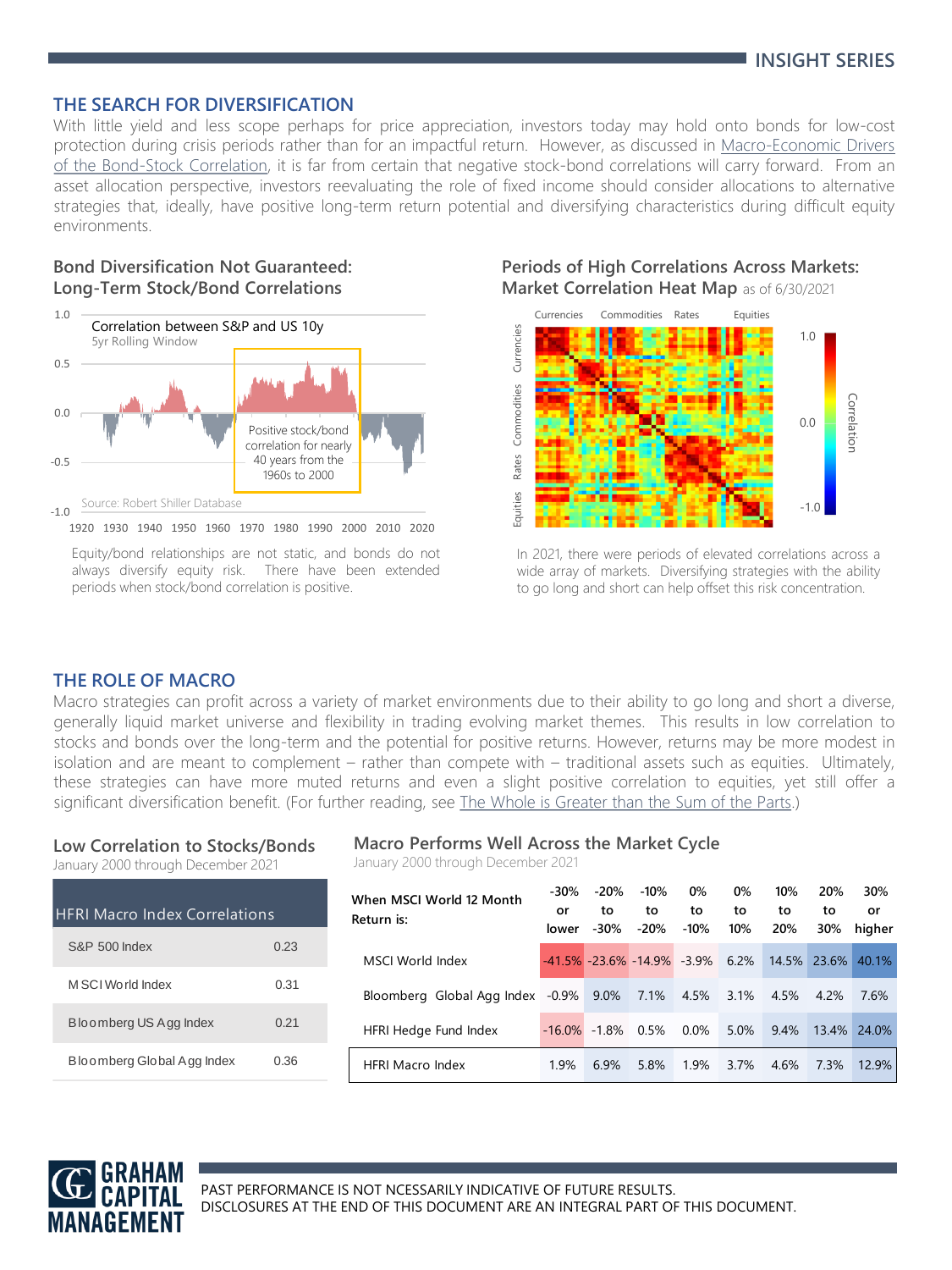# **INSIGHT SERIES**

| <b>Impact of Allocating to Macro</b><br><b>Potential Benefits of</b><br><b>Allocating to Macro</b><br>January 2000 through December 2021 | Increases<br>Overall<br><b>Returns</b> | Improves<br>Risk-Adjusted<br><b>Returns</b> | Lowers<br>Overall<br>Volatility | <b>Reduces</b><br><b>Drawdowns</b> | Reduces Beta<br>to Equities |
|------------------------------------------------------------------------------------------------------------------------------------------|----------------------------------------|---------------------------------------------|---------------------------------|------------------------------------|-----------------------------|
|                                                                                                                                          | Annualized<br>Return                   | Information<br>Ratio                        | Annualized<br>Volatility        | Worst<br>Drawdown                  | Beta to<br><b>Equities</b>  |
| "Traditional" 60/40 Portfolio                                                                                                            | 5.74%                                  | 0.57                                        | 10.06%                          | $-36.09%$                          | 0.64                        |
| <b>HFRI Macro Index</b>                                                                                                                  | 4.58%                                  | 0.91                                        | 5.06%                           | $-8.02%$                           | 0.10                        |
| <b>Traditional Portfolio with</b><br>10% HFRI Macro Index                                                                                | 5.91%                                  | 0.69                                        | 8.55%                           | $-31.38%$                          | 0.55                        |

Macro strategies are a potentially valuable portfolio construction tool that have the potential to lower the volatility and soften the drawdowns of an overall portfolio while adding to returns over the long run. And while it is unreasonable to expect the strategy to perform well at every discrete point in time, holding the strategy as a long-term, strategic allocation in a diversified investment portfolio offers the potential for significant benefits. As shown above, macro strategies can have more modest returns in isolation and even a slight positive correlation to equities, yet still offer a significant diversification benefit within an overall portfolio which serves to enhance overall returns.

- In the current investment landscape, there is a need for alternatives that can offer both positive returns and diversification to both equities and bonds.
- Macro is a diversifying strategy with the flexibility to capture moves across a variety of market environments.
- The current macroeconomic environment could present significant opportunities for macro trading.
- Macro strategies can potentially benefit from shortterm market dislocations as well as longer-term macroeconomic shifts that will play a key role in markets over longer time horizons.
- Allocating to macro strategies as a strategic, longterm investment within a diversified portfolio can potentially enhance risk-adjusted returns and reduce overall volatility and drawdowns.

# **THE BOTTOM LINE NEED MORE INFO?**

Contact Investor Relations

- 1-203-899-3456
- **R**info@grahamcapital.com

# **RELATED CONTENT**

[Macroeconomic Drivers of the Bond-Stock Correlation](https://www.grahamcapital.com/assets/ResearchPapers/Macro-Economic%20Drivers%20of%20the%20Bond-Stock%20Correlation_August%202021.pdf) [CIO Outlook: Inflation](https://www.grahamcapital.com/VideoSeries_InflationOutlook.aspx) [Bond Returns; Looking Back to the Future](https://www.grahamcapital.com/assets/InsightSeries/Bond%20Returns%20Looking%20Back%20to%20the%20Future.pdf) [Alternatives to Fixed Income](https://www.grahamcapital.com/assets/InsightSeries/Alternatives%20to%20Fixed%20Income_Aug-20.pdf) [The Whole is Greater than the Sum of the Parts](https://www.grahamcapital.com/assets/InsightSeries/The%20Whole%20is%20Greater%20than%20the%20Sum%20of%20the%20Parts.pdf) [In Search of Negative Beta](https://www.grahamcapital.com/In%20Search%20of%20Negative%20Beta.pdf) [Protecting Against Equity Selloffs](https://www.grahamcapital.com/The%20Winter)

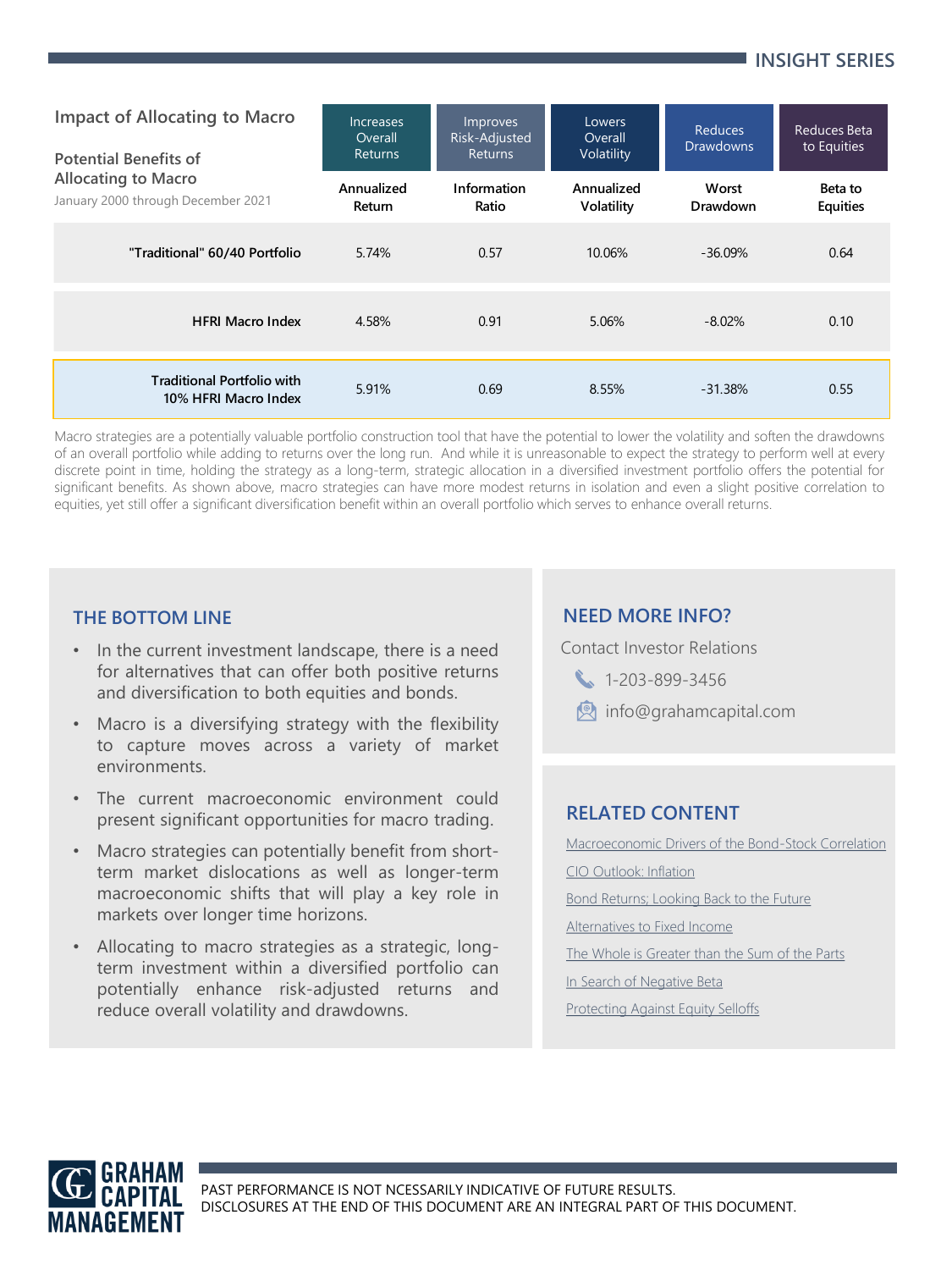# **IMPORTANT DISCLOSURE**

#### **INDEX DISCLOSURE**

The below are widely used indices that have been selected for comparison purposes only. Indices are unmanaged, and one cannot invest directly in an index. Except for HFR indices, which do reflect fees and expenses, the indices do not reflect any fees, expenses or sales charges. Unlike most asset class indices, hedge fund indices included in this presentation have limitations, which should be considered in connection with their use in this presentation. These limitations include survivorship bias (the returns of the indices may not be representative of all the hedge funds in the universe because of the tendency of lower performing funds to leave the index); heterogeneity (not all hedge funds are alike or comparable to one another, and the index may not accurately reflect the performance of a described style); and limited data (many hedge funds do not report to indices, and the index may omit funds which could significantly affect the performance shown; these indices are based on information self-reported by hedge fund managers which may decide at any time whether or not they want to continue to provide information to the index). These indices may not be complete or accurate representations of the hedge fund universe and may be affected by the biases described above.

**Bloomberg Global Bond Index:** The Bloomberg Global Aggregate Bond Index is a broad-based market capitalization weighted measure of the global investment grade fixed-rate debt markets. This multi-currency benchmark includes treasury, government-related, corporate and securitized fixed-rate bonds from both developed and emerging markets issuers. There are four regional aggregate benchmarks that largely comprise the Global Aggregate Index: The US Aggregate, the Pan-European Aggregate, the Asian-Pacific Aggregate and the Canadian Aggregate Indices. The Global Aggregate Index also includes Eurodollar, Euro-Yen, and 144A Indexeligible securities, and debt from five local currency markets not tracked by the regional aggregate benchmarks (CLP, MXN, ZAR, ILS and TRY).

**Bloomberg U.S. Aggregate Bond Index:** The Bloomberg US Aggregate Bond Index is a broad based market capitalization weighted index used to represent investment grade bonds being traded in United States. Most U.S. traded investment grade bonds are represented. Municipal bonds, and Treasury Inflation-Protected Securities are excluded, due to tax treatment issues. The index includes Treasury securities, Government agency bonds, Mortgage-backed bonds, Corporate bonds, and a small amount of foreign bonds traded in U.S.

**HFRI Fund Weighted Composite Index:** The HFRI Fund Weighted Composite Index is an equal-weighted index that includes over 2000 constituent funds which have at least \$50M under management or have been actively traded for at least 12 months. There are no fund of funds included in this index. All funds are reported in USD and returns are reported net of all fees on a monthly basis.

**HFRI Macro Index:** The HFRI Macro Index is a sub-index of the HFRI Fund Weighted Composite Index and is composite index of over 900 Investment Managers which trade a broad range of strategies in which the investment process is predicated on movements in underlying economic variables and the impact these have on equity, fixed income, hard currency and commodity markets.

**MSCI Word Index:** A market cap weighted stock market index of 1,652 global stocks and is used as a common benchmark for 'world' or 'global' stock funds. The index includes a collection of stocks of all the developed markets in the world, as defined by MSCI. The index includes securities from 23 countries but excludes stocks from emerging and frontier economies.

**S&P 500 Total Return Index:** An unmanaged, market value-weighted index measuring the performance of 500 U.S. stocks chosen for market size, liquidity, and industry group representation. Includes the reinvestment of dividends. The S&P 500 index components and their weightings are determined by S&P Dow Jones Indices.

**Traditional 60/40 Portfolio:** Reflects a portfolio with a 60% allocation to equities and a 40% allocation to bonds as represented by the MSCI World Index and the Bloomberg Global Aggregate Bond Index, rebalanced monthly.

#### **SOURCES**

<sup>1</sup> Neville, Henry and Draaisma, Teun and Funnell, Ben and Harvey, Campbell R. and van Hemert, Otto, The Best Strategies for Inflationary Times (May 25, 2021). Available at SSRN: https://ssrn.com/abstract=3813202 or http://dx.doi.org/10.2139/ssrn.3813202